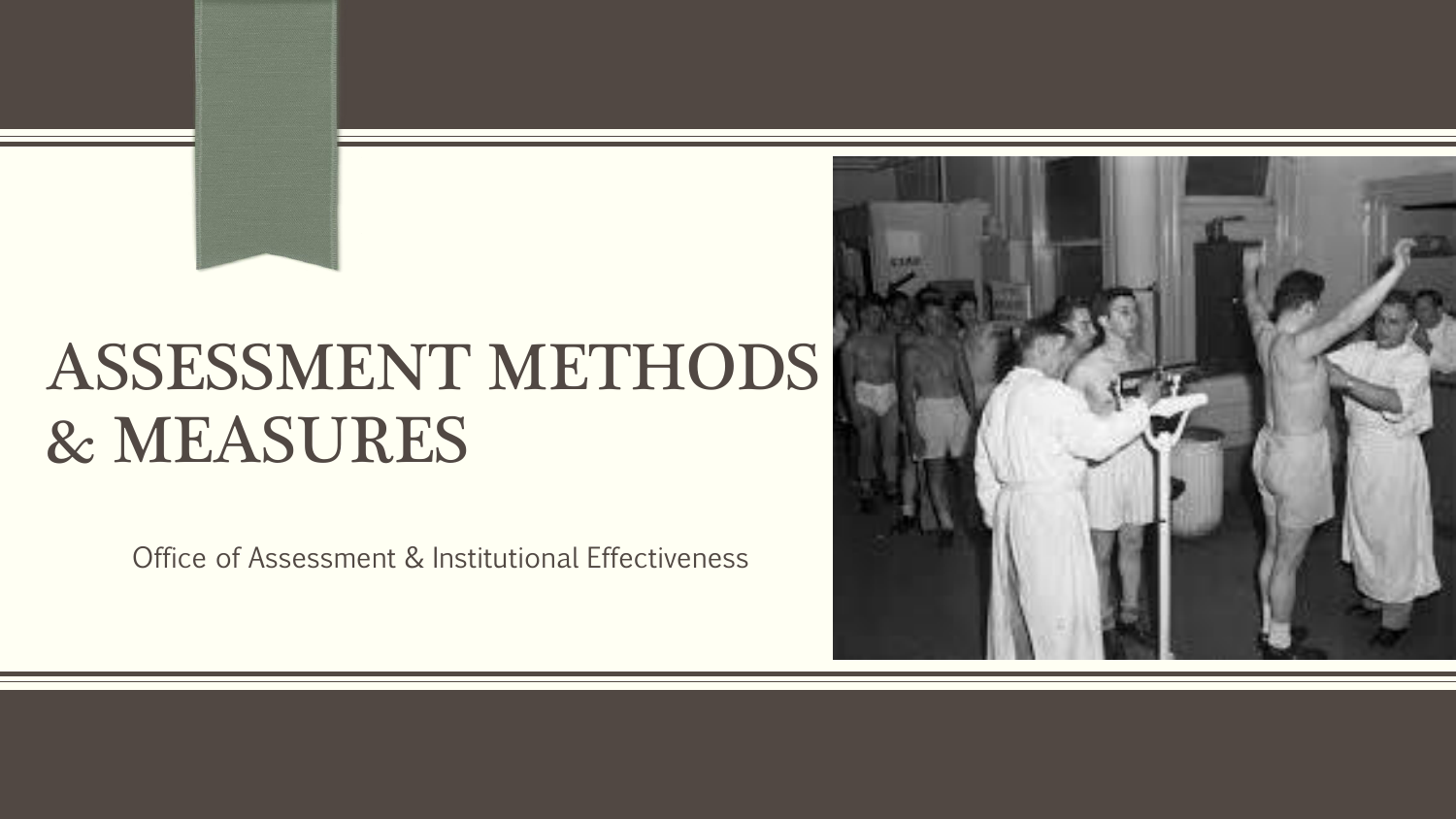# Agenda & Outcomes

### Agenda

- **Review steps in assessment cycle to this point.**
- Examine categories of assessment methods
- Choose a method
- **Learn tips on selecting a method**

### ■ Outcomes

- Express increased confidence in determining the best means of assessing their departmental/program level student learning outcomes.
- **Choose an appropriate method to collect data on an** outcome.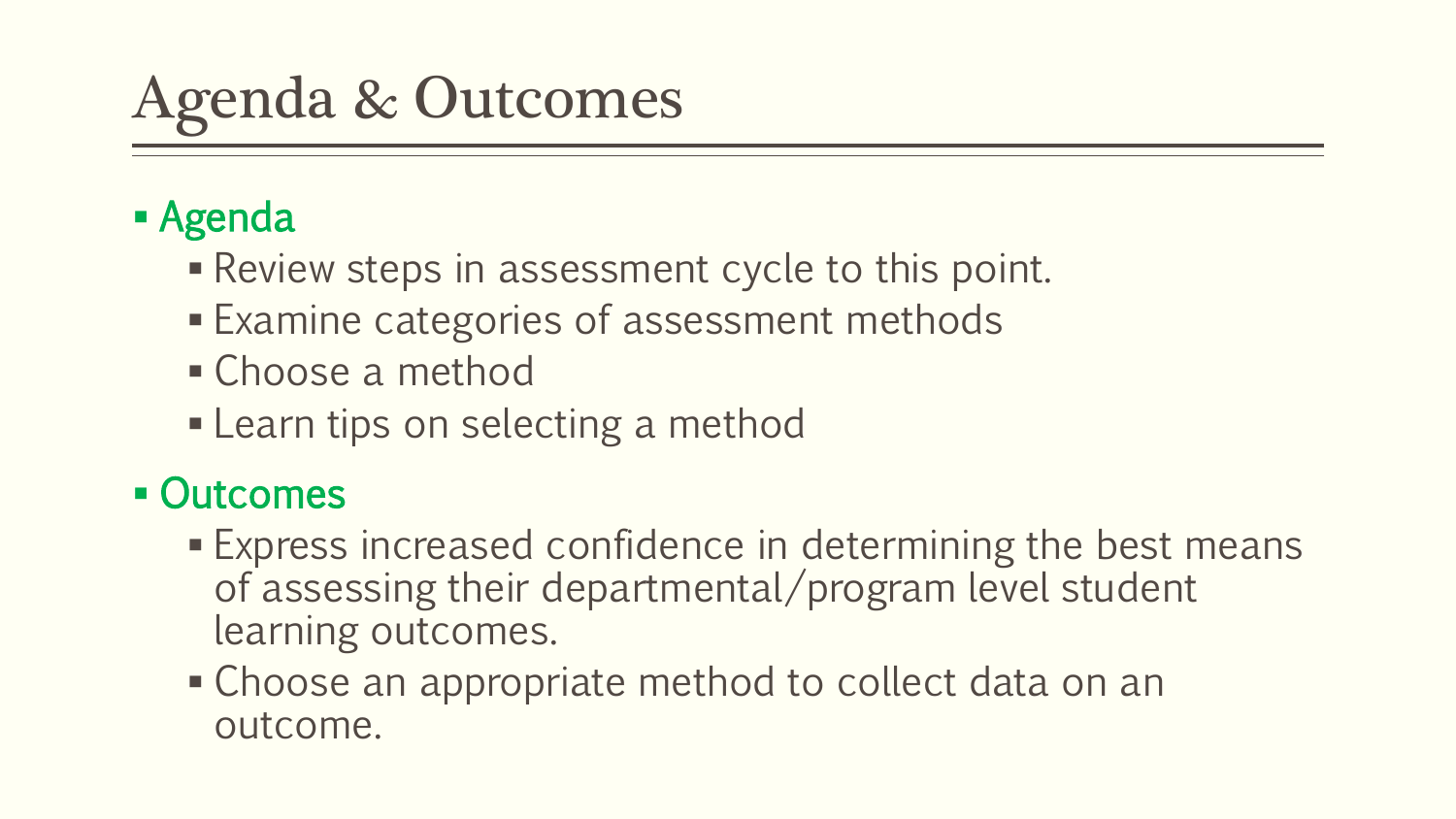## Definitions

### Outcomes

Desired results expressed in general terms

- Methods
	- **Tools or instruments used to gauge progress** toward achieving outcomes

### Measures

• Intended performance targets expressed in specific terms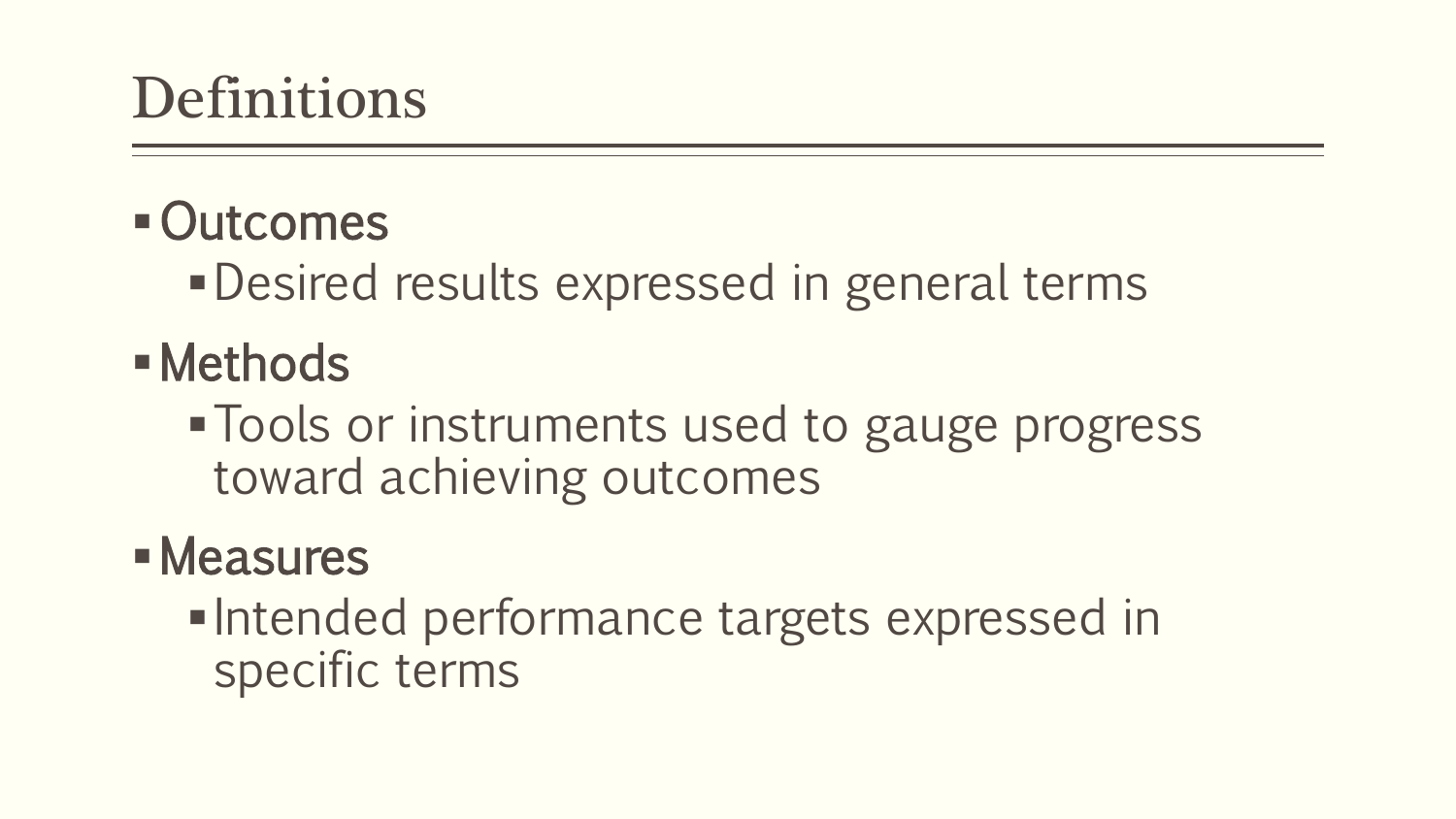# Student Learning Outcomes

- Describe specific behaviors that a student of your program should demonstrate after completing the program
- **Focus on the intended** abilities, knowledge, values, and attitudes of the student after completion of the program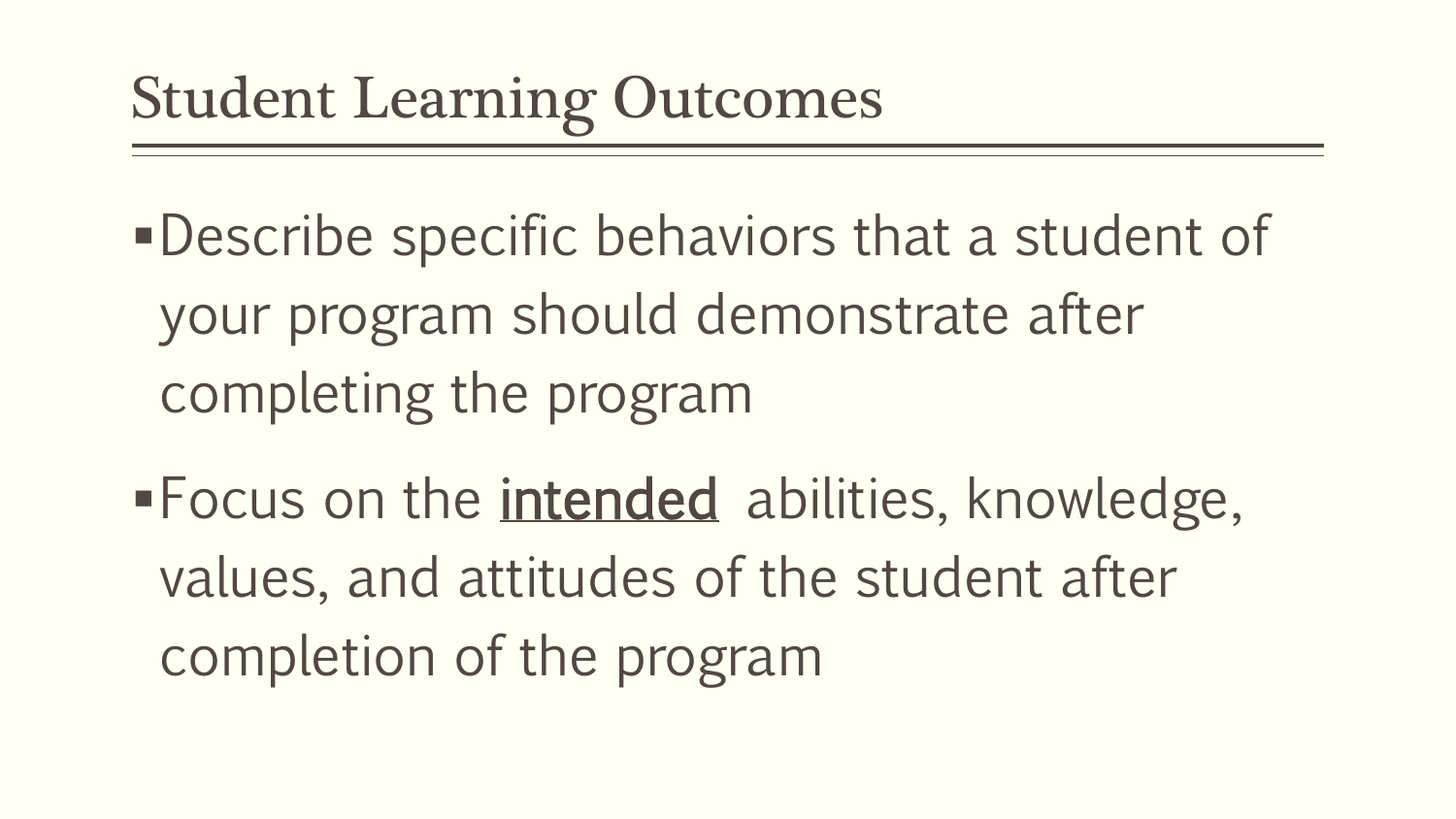- What is expected from a graduate of the program?
- What level of service is expected of the office?
- What is expected as the student progresses through the program?
- What does the student know? (cognitive)
- What can the student do? (psychomotor)
- What does the student care about? (affective)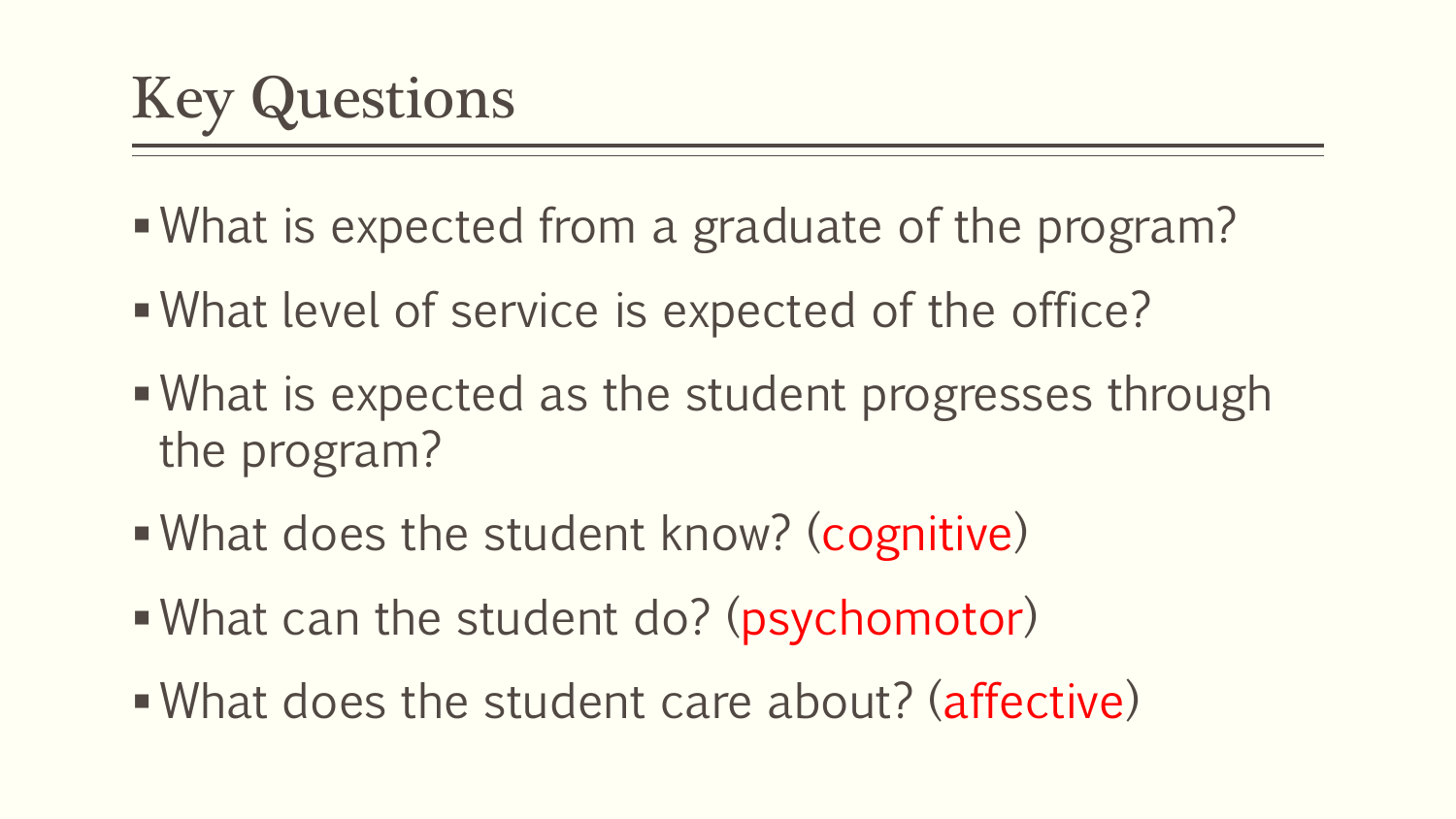# Categories of Assessment Methods

#### **student learning**

- **direct assessments** evaluate the competence of students
	- exam scores, rated portfolios
- **netable indirect assessments** evaluate the perceived learning
	- **student perception, employer perception**

#### **Program or unit processes**

- **direct assessments** evaluate actual performance
	- customer satisfaction, error rates, time, cost, efficiency, productivity
- **Indirect assessments** evaluate the perceived performance
	- **Perceived timeliness, perceived capability**

#### curriculum

- methods used to check alignment of curriculum with outcomes
	- **curriculum mapping**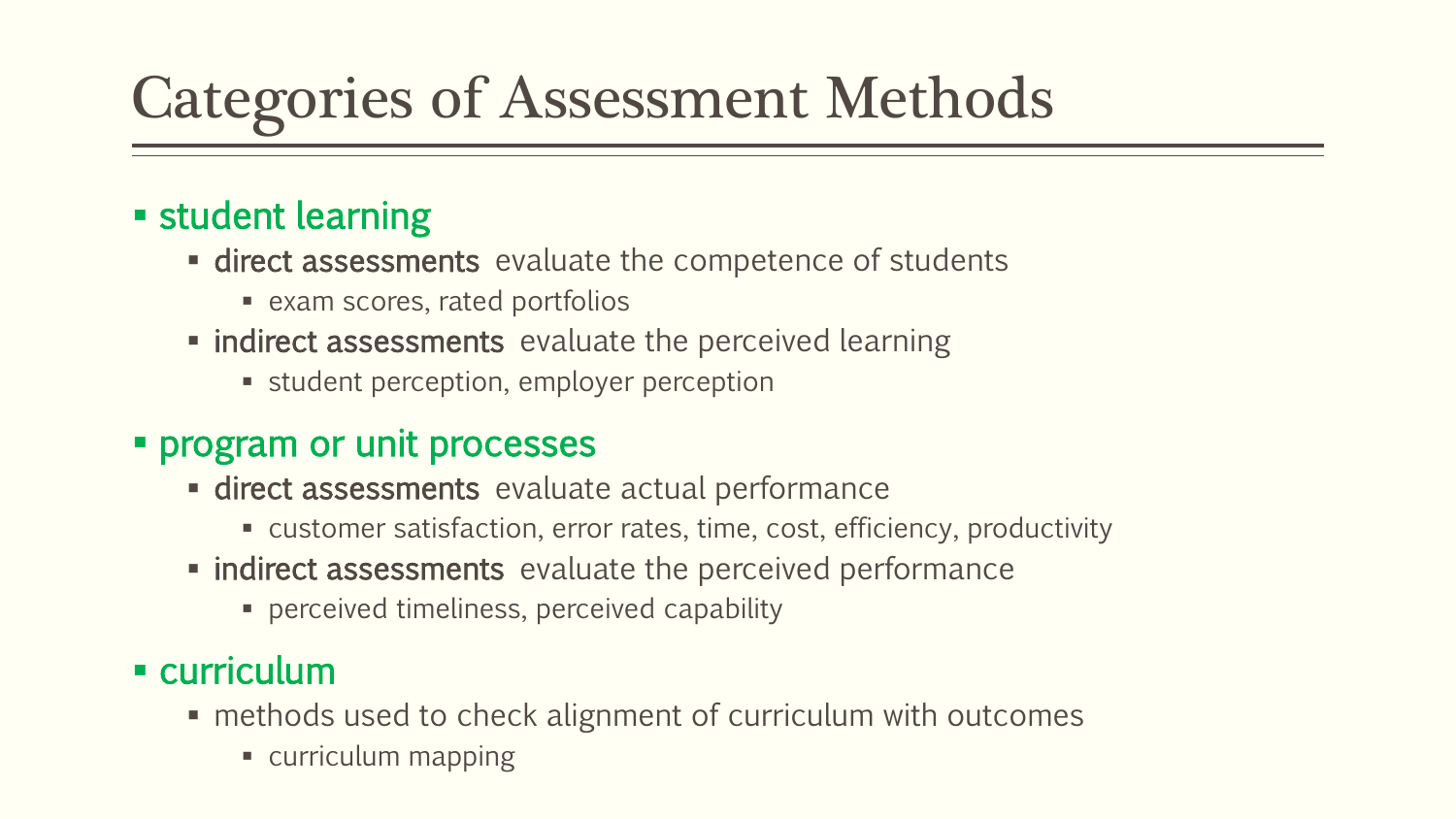"… require a student to represent or demonstrate their learning or produce work so that observers can assess how well students' work or responses fit institution- or program-level expectations." (p. 158, Maki, P.L, 2010)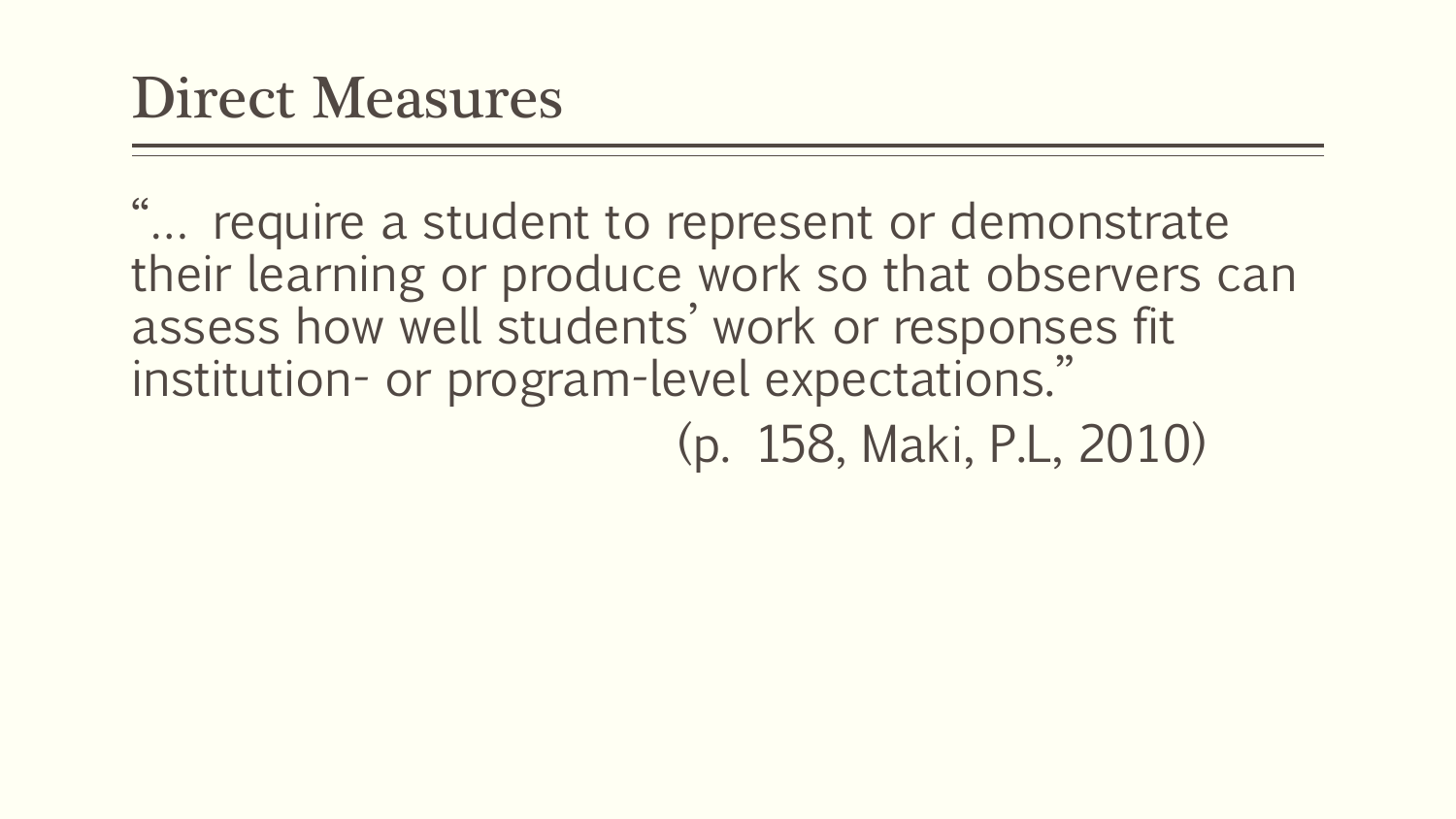# Types of Direct Measures

- **Examinations or specific** questions on exams
- **Common questions on exams\_** across multiple course sections
- Research Papers and Projects
- Field Experiences, Lab Reports and Internships
- **Pre/Post Comparisons**
- Student Portfolio
- Capstone Evaluation
- Course Matrix
- Performance Assessment
- Service-learning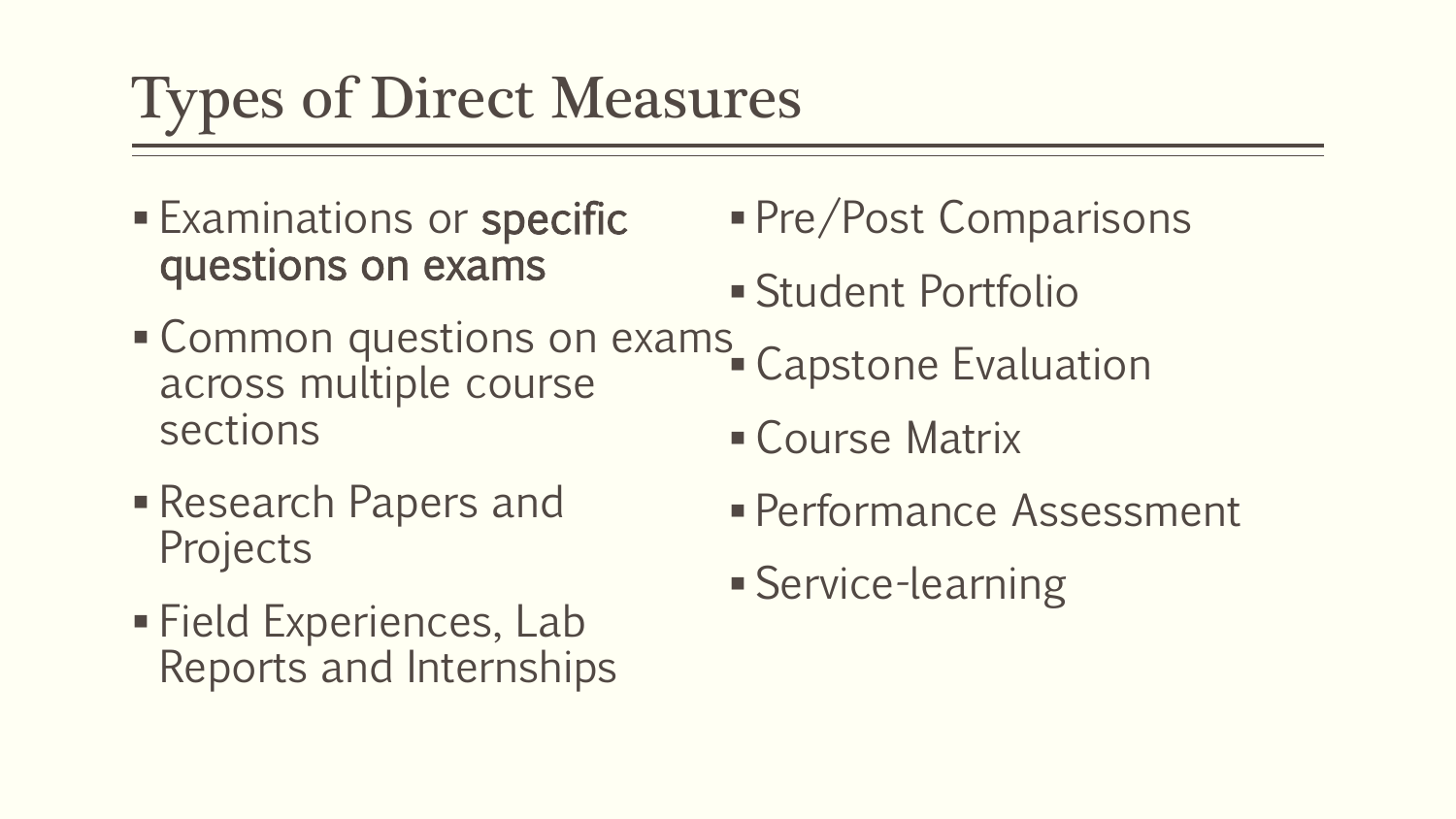# Indirect Measures

" … such as inventories, surveys, questionnaires, interviews, and focus group meetings, capture students' perceptions of their learning and the efficacy of educational practices and the educational environment that supports that learning …"

(p. 158, Maki, P.L, 2010)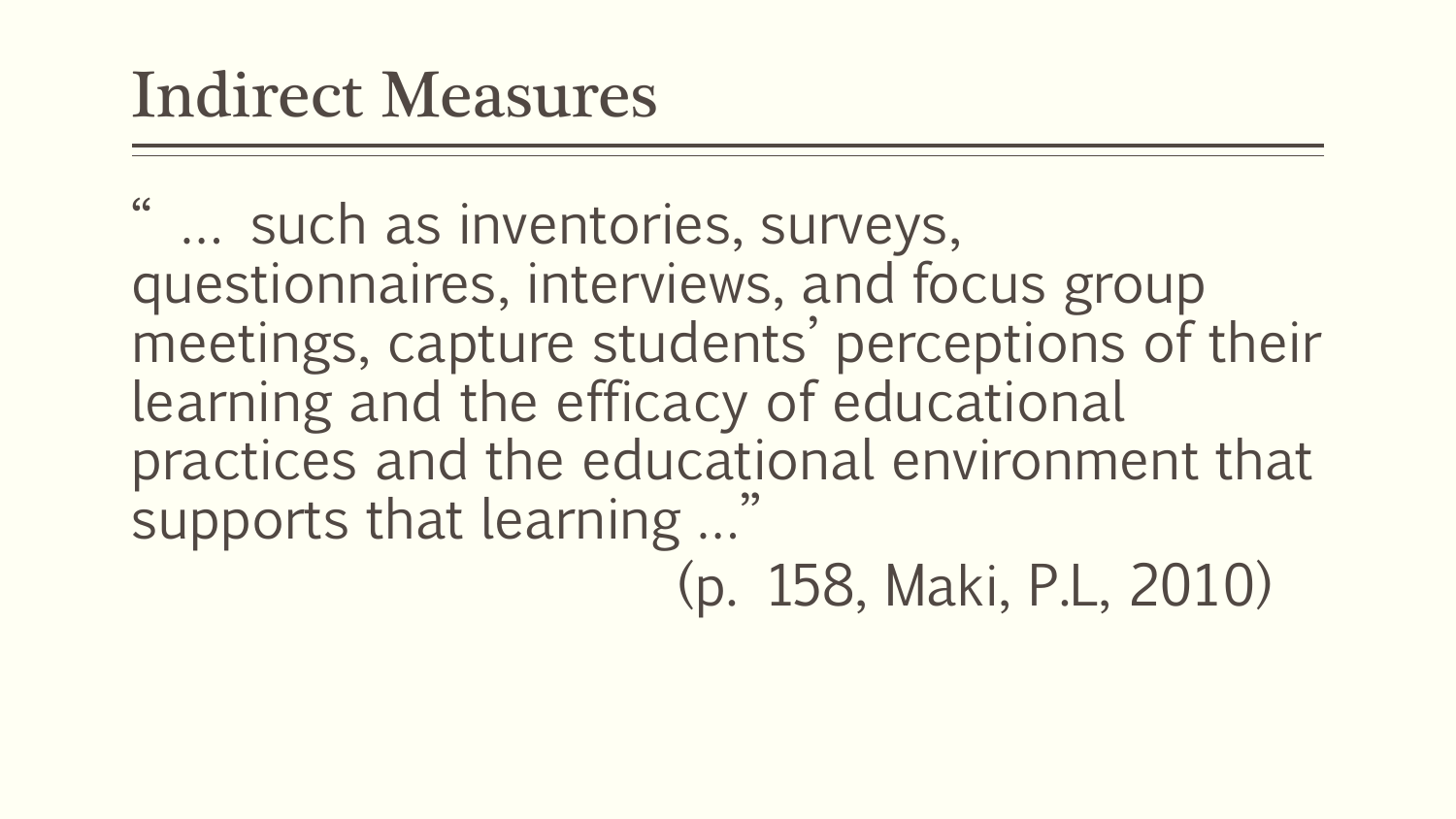# Types of Indirect Measures

- Alumni, employer, and student surveys
- Exit interviews of graduates and focus groups
- **Interviews**
- **Retention and transfer studies**
- Graduation and transfer rates

■ ACT scores

- **Job placement rates**
- Various CATs (Classroom Assessment Techniques)
	- Assessments of course-related knowledge (minute papers, etc.)
	- Process analysis (asks students to keep a log of the steps they take on an assignment)
	- Assessments of students' reactions to various aspects of instruction (class activities, assignments, and materials). Midcourse evaluations are an excellent way to assess student learning and improve classroom teaching.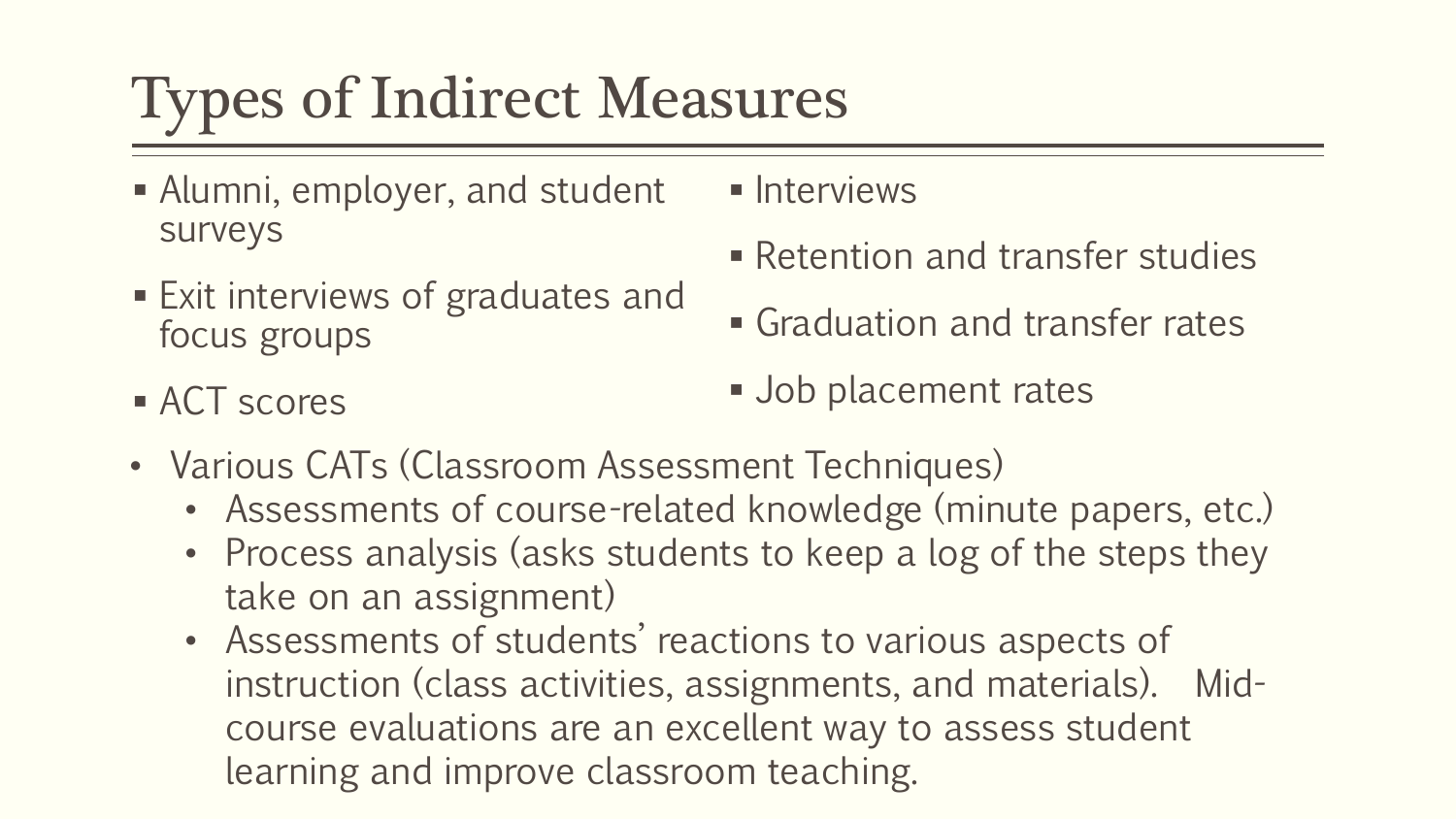## Grades Don't Tell the Full Story

According to Paul Dressel of Michigan State University (1983), Grades Are:

"An inadequate report of an inaccurate judgment by a biased and variable judge of the extent to which a student has attained an undefined level of mastery of an unknown proportion of an indefinite material."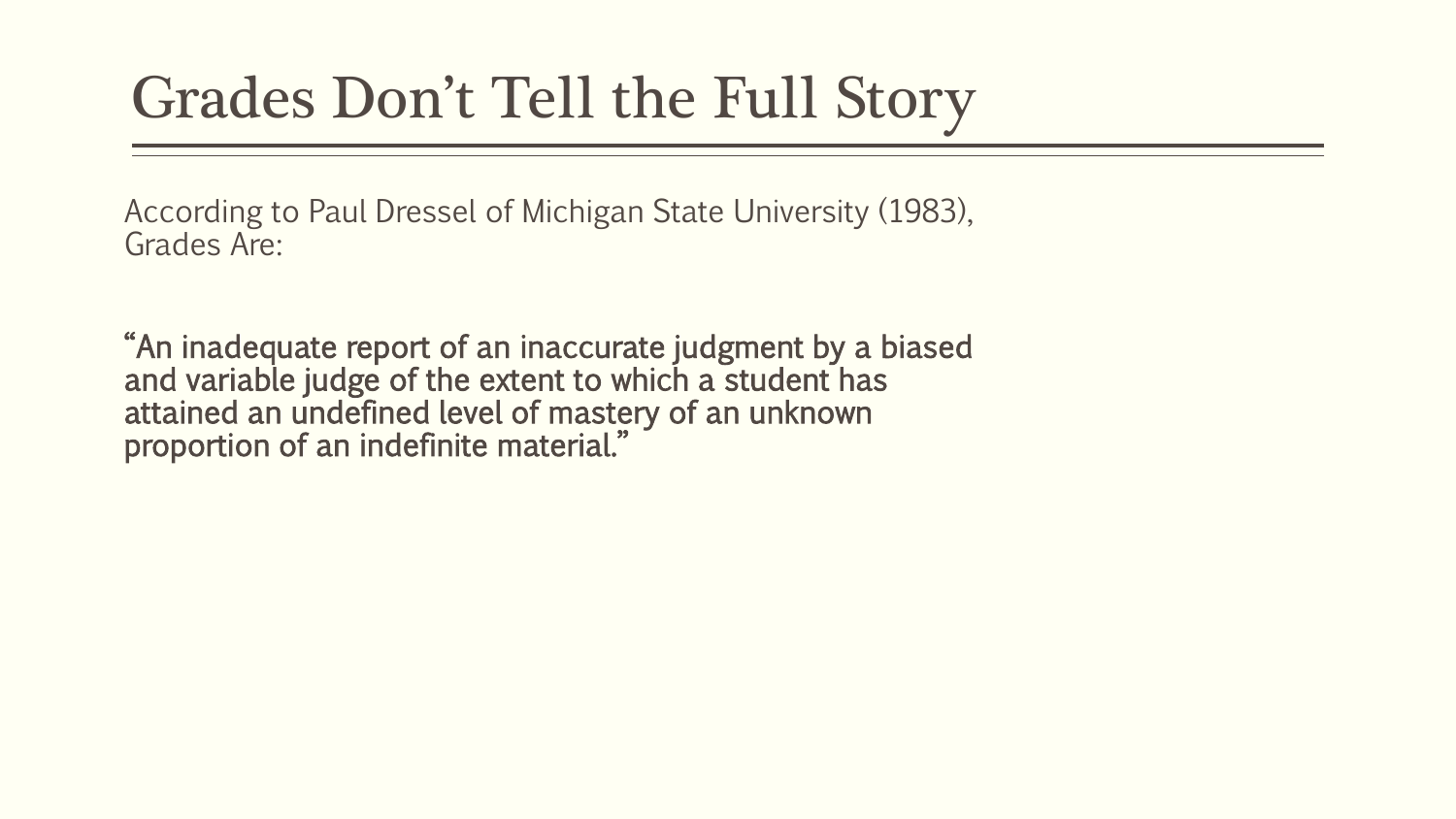# Describing Assessment Methods

- **What** are you going to use?
	- presentation, assignment, test, survey, observation, performance rating
- Of and/or by whom?
	- student, mentor, focus group, alumni
- Context (e.g., where or when)?
	- point-of-service, capstone, throughout the year, end of program
- **For what purpose?** 
	- **desired learning outcome**
- **•** example: Test the students at the end of the program for their <u>level'of knowledge in XYZ</u>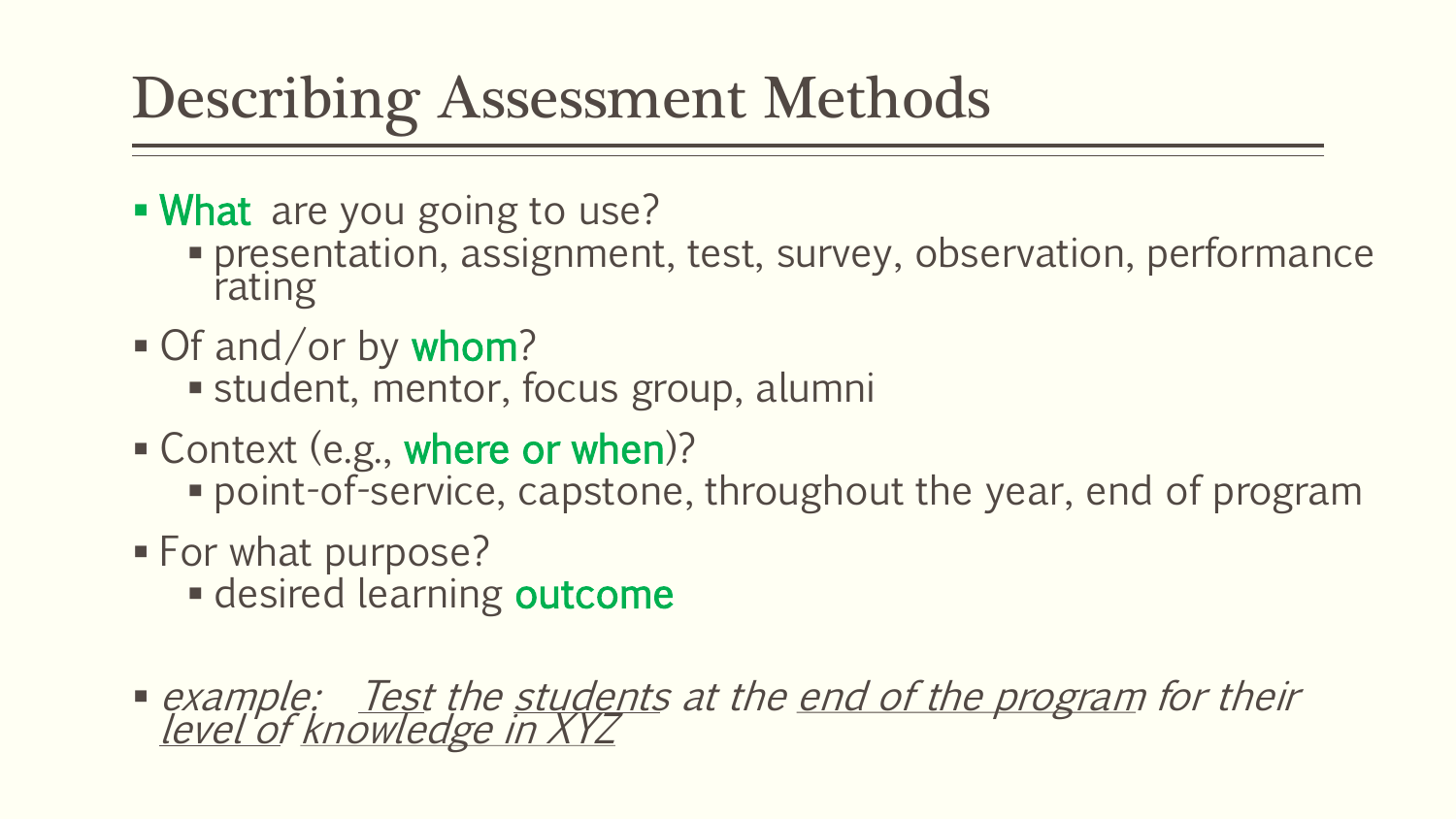# Creating Assessment Methods

| <b>What</b>        | <b>Who</b>      | <b>Where/When</b>   | <b>Outcomes</b>     |
|--------------------|-----------------|---------------------|---------------------|
| Presentation       | <b>Student</b>  | Point-of-service    | Learning            |
| Assignment         | Alumni          | Capstone            | Quality             |
| Portfolio          | <b>Customer</b> | Throughout the year | <b>Timeliness</b>   |
| Test or exam       | Instructor      | End of year         | <b>Skills</b>       |
| Project            | <b>Mentor</b>   | End of program      | <b>Satisfaction</b> |
| Performance        | Focus group     | In course           | Preparation         |
| <b>Survey</b>      | <b>Process</b>  | On the job          | <b>Efficiency</b>   |
| Direct measurement | Employer        |                     |                     |
| <b>Transcripts</b> |                 |                     |                     |
|                    |                 |                     |                     |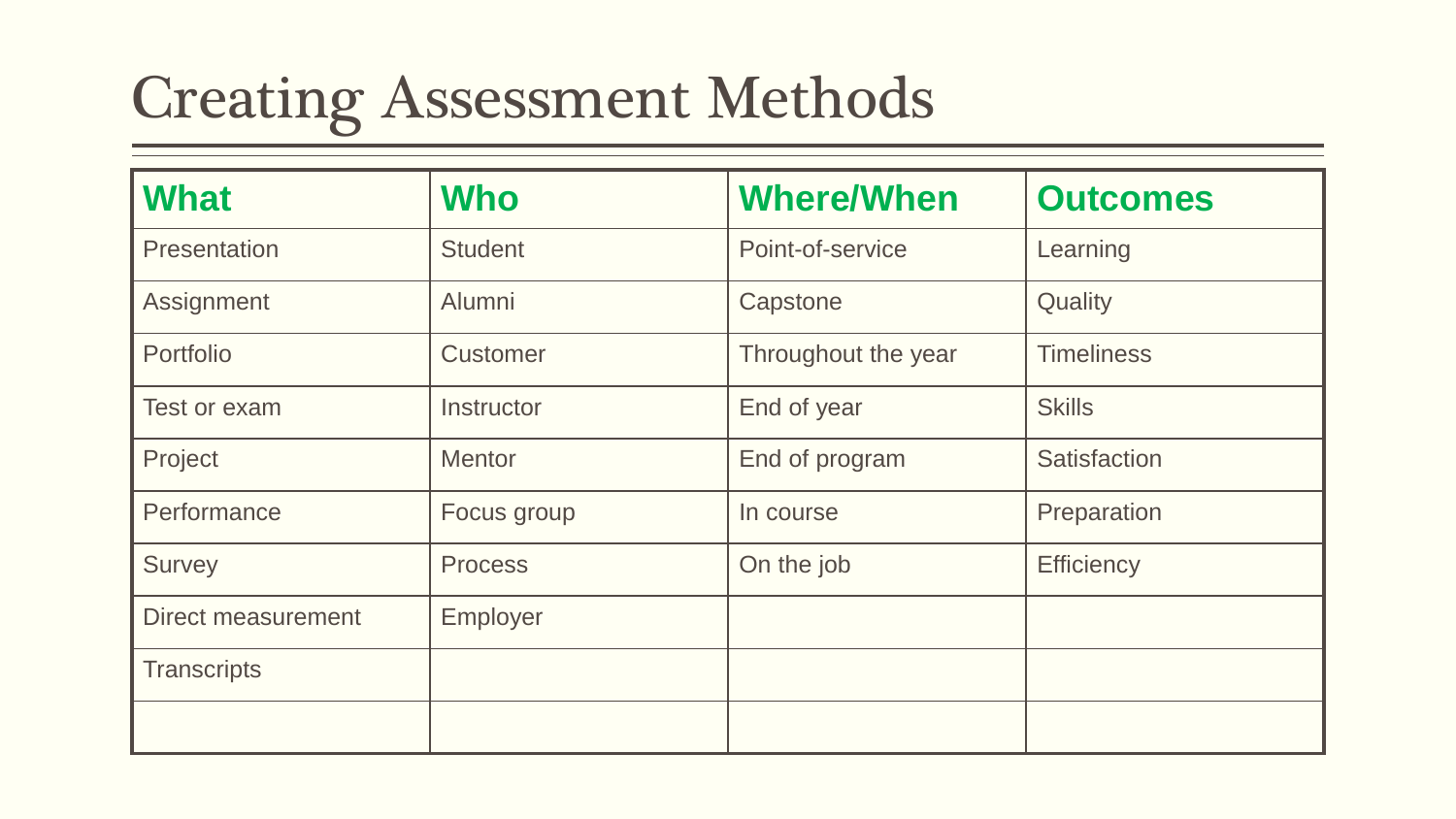# Locally Developed Surveys

- institutional level
	- alumni survey
	- academic advising survey
	- image survey
	- student satisfaction survey
- program or department level
	- advisory board surveys
	- employer surveys
	- customer surveys
	- program-specific surveys
	- graduating senior survey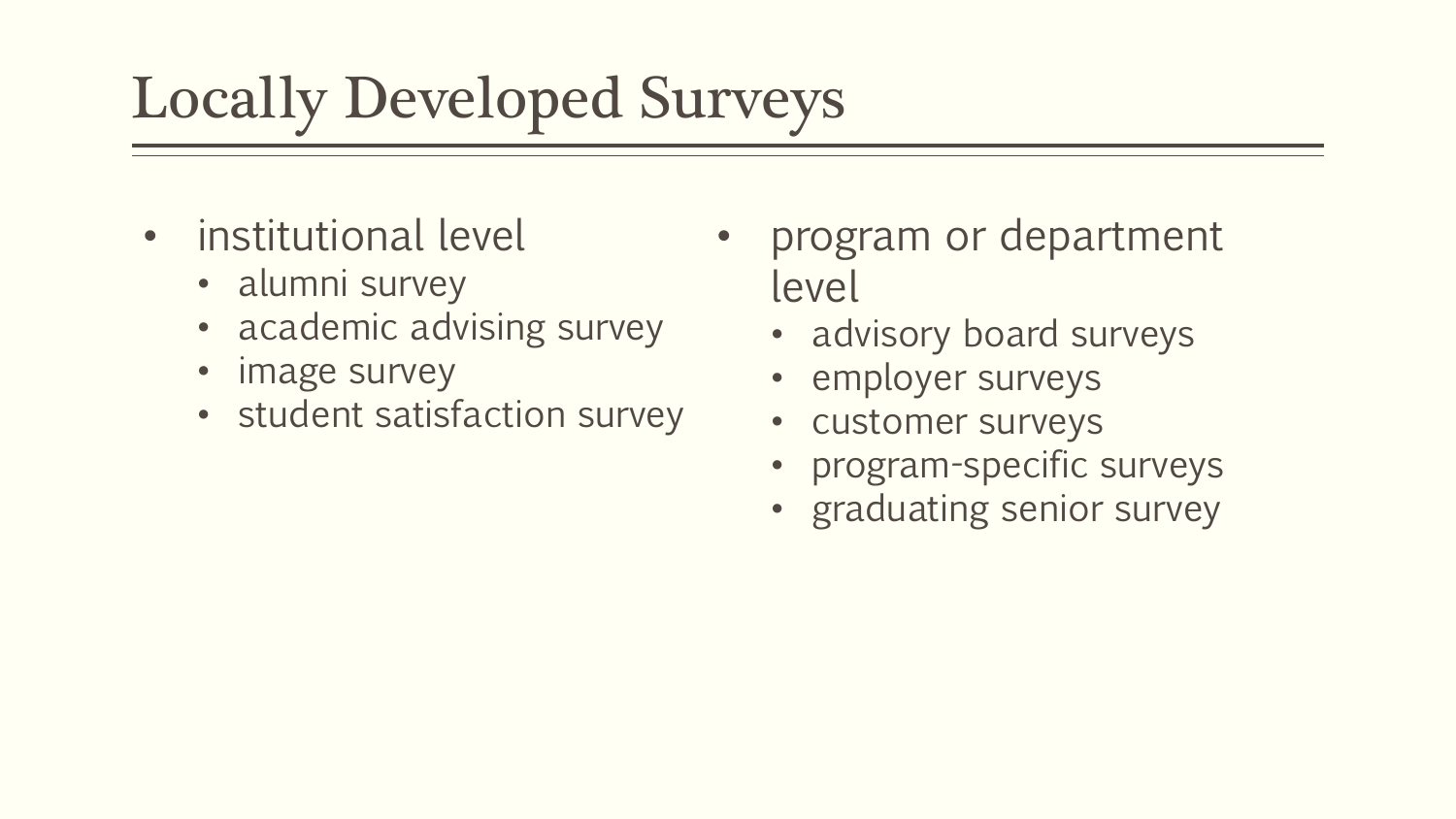## Curriculum or Course-based

- performance-based
	- **Capstone courses**
	- capstone projects
	- Case studies
	- **Classroom assessment**
	- course-embedded assignments
	- course-embedded exam questions
	- portfolios
	- **reflective essays**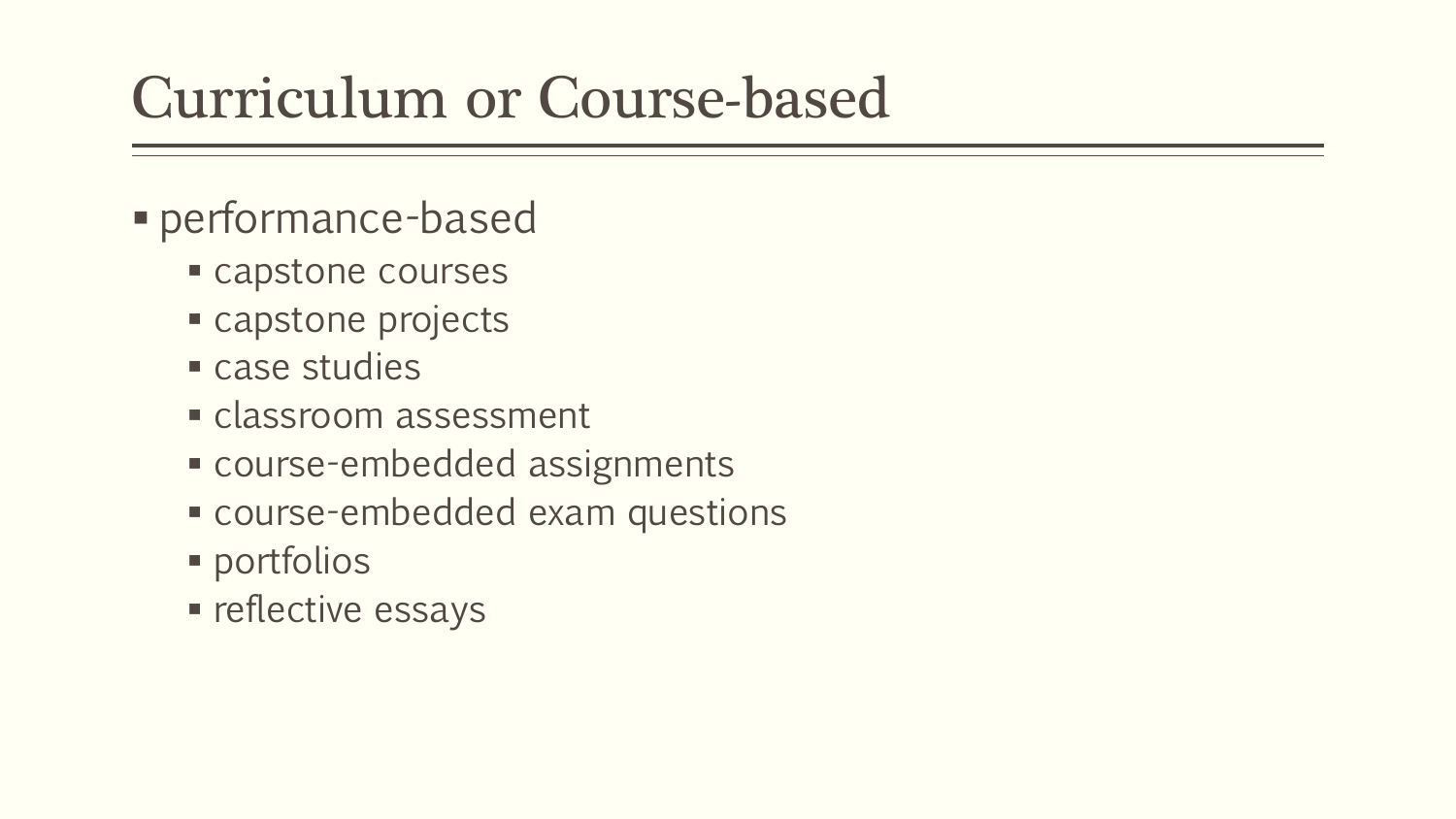# Types of Examinations or Tests

- standardized exams
	- national test
	- state test
- juried competitions
	- $rec$ itals
	- **shows or exhibitions**
- **-locally developed exams** 
	- **Pre-post tests**
	- course-embedded exam questions
	- **Comprehensive exam**
	- qualifying exam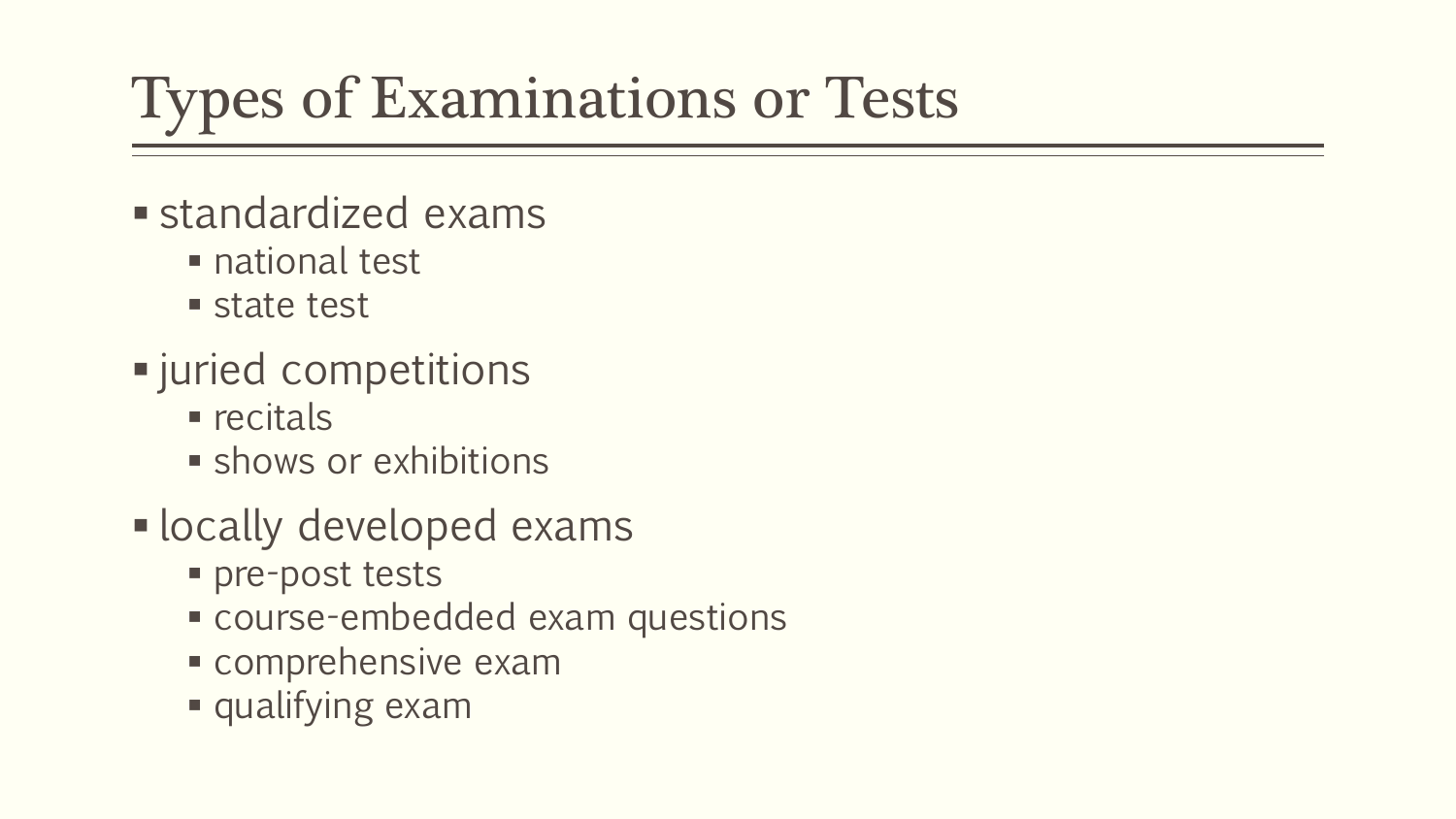## After Identifying the Potential List of Assessment Methods You Need to …

- **Develop assessment instruments** 
	- **Surveys**
	- **Exams**
	- **Assignments**
	- **Scoring rubrics**
	- **Portfolios**
- I deally you want them to be reliable, valid, and cheap approaches
	- **Use external sources**
	- Seek help from internal sources (e.g. Office of Assessment and Institutional Effectiveness)
	- Do it yourself
		- The instrument may need to be modified based on assessment results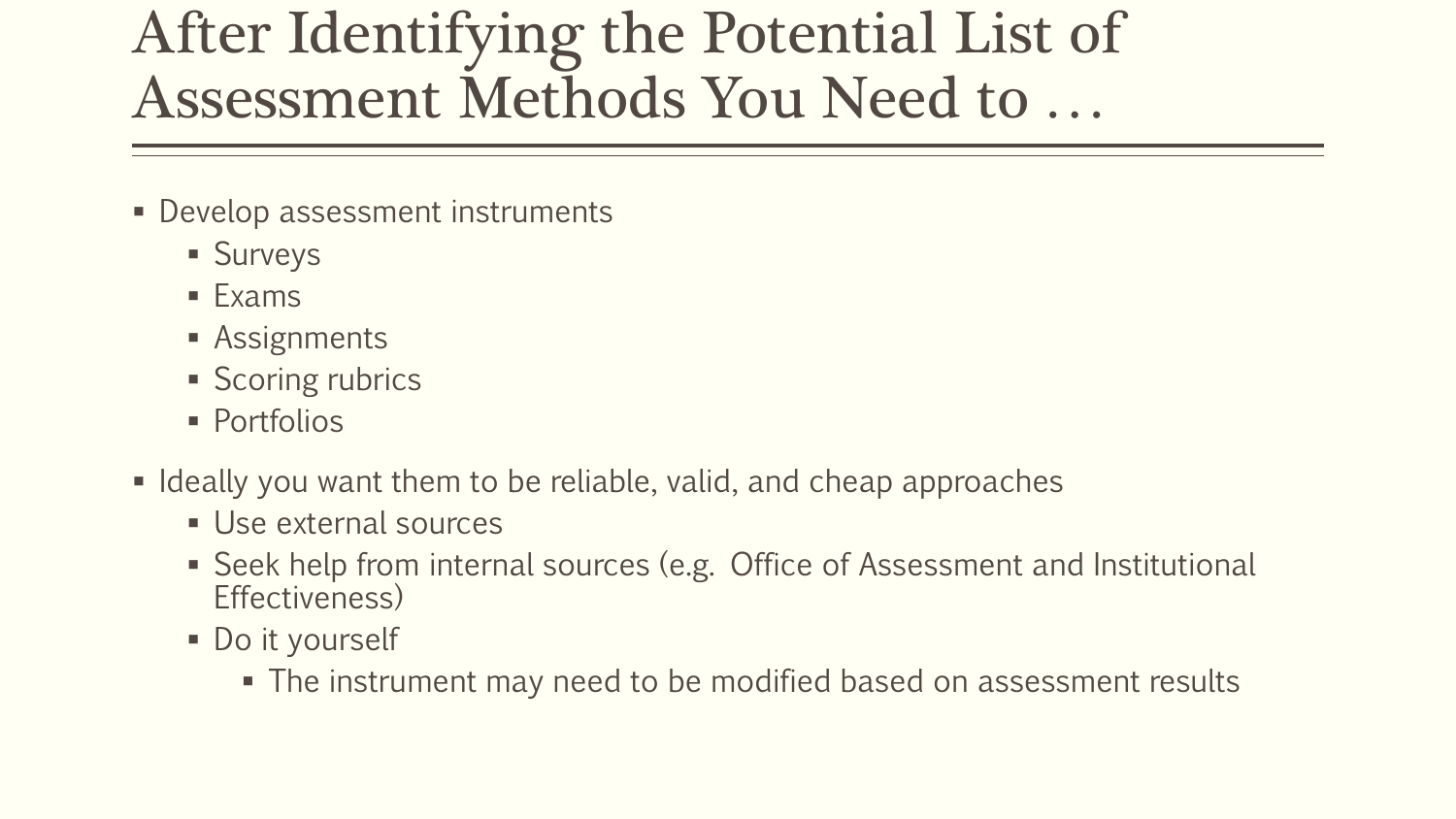# Tips on Selecting Methods

- Match assessment method with learning outcome
- The assessment results should be usable
- Results should be easily interpreted and unambiguous
- data should not be directly controllable by the unit or program
- **IDENTIFY** multiple methods for assessing each outcome
	- **Direct and indirect methods**
	- Qualitative and quantitative
	- Passive or active methods
	- **Within different courses**
	- **Conducted by different groups**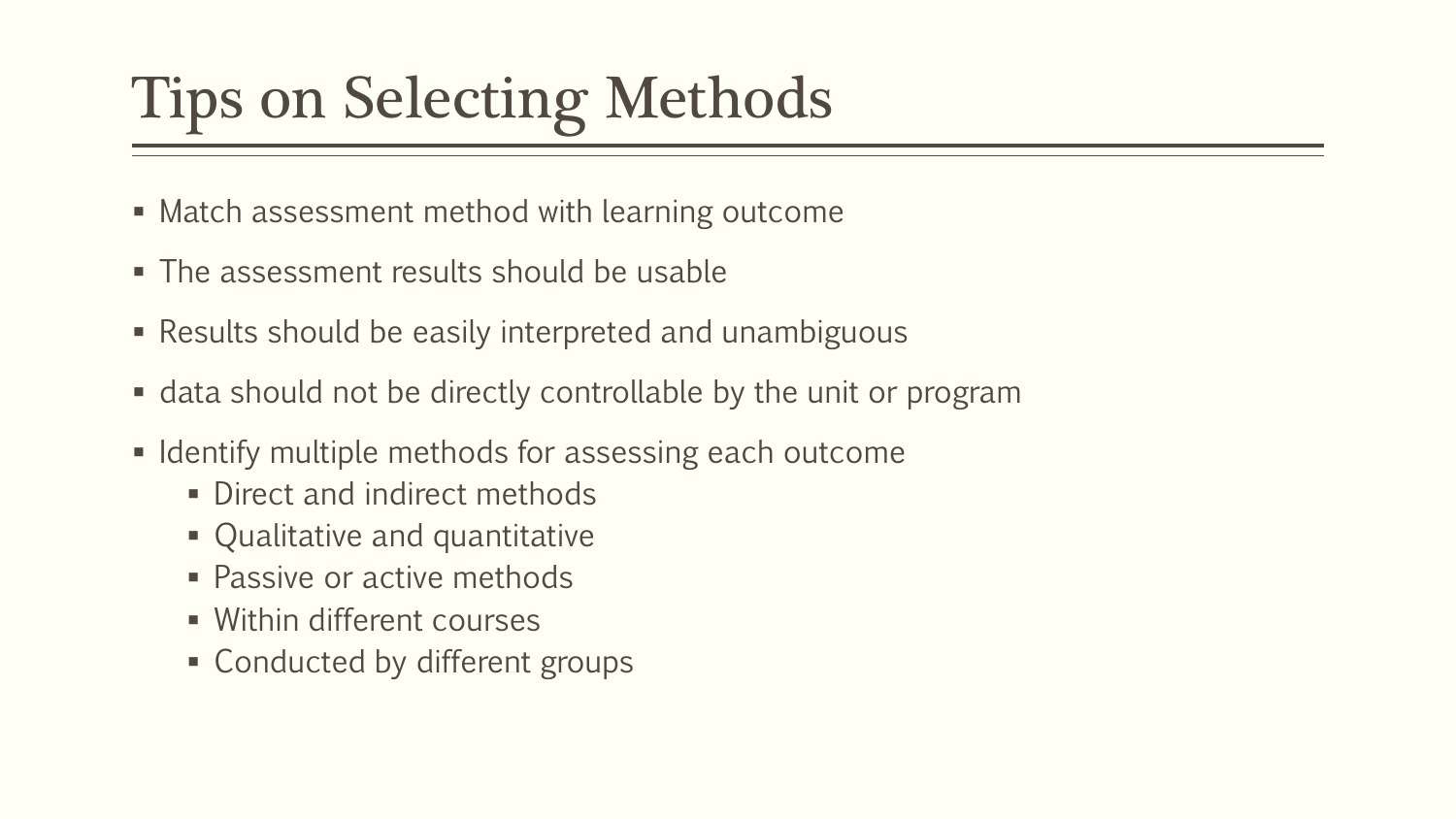# Tips on Selecting Methods

- I dentify subcomponents where other methods may be used that allow deeper analysis
- Use methods that can assess both strengths and weakness of your program/unit
- Capstone or senior projects are ideal for student learning outcomes assessment
- When using surveys, target all stakeholders
- **Build on existing data collection** 
	- **Accreditation criteria**
	- Program review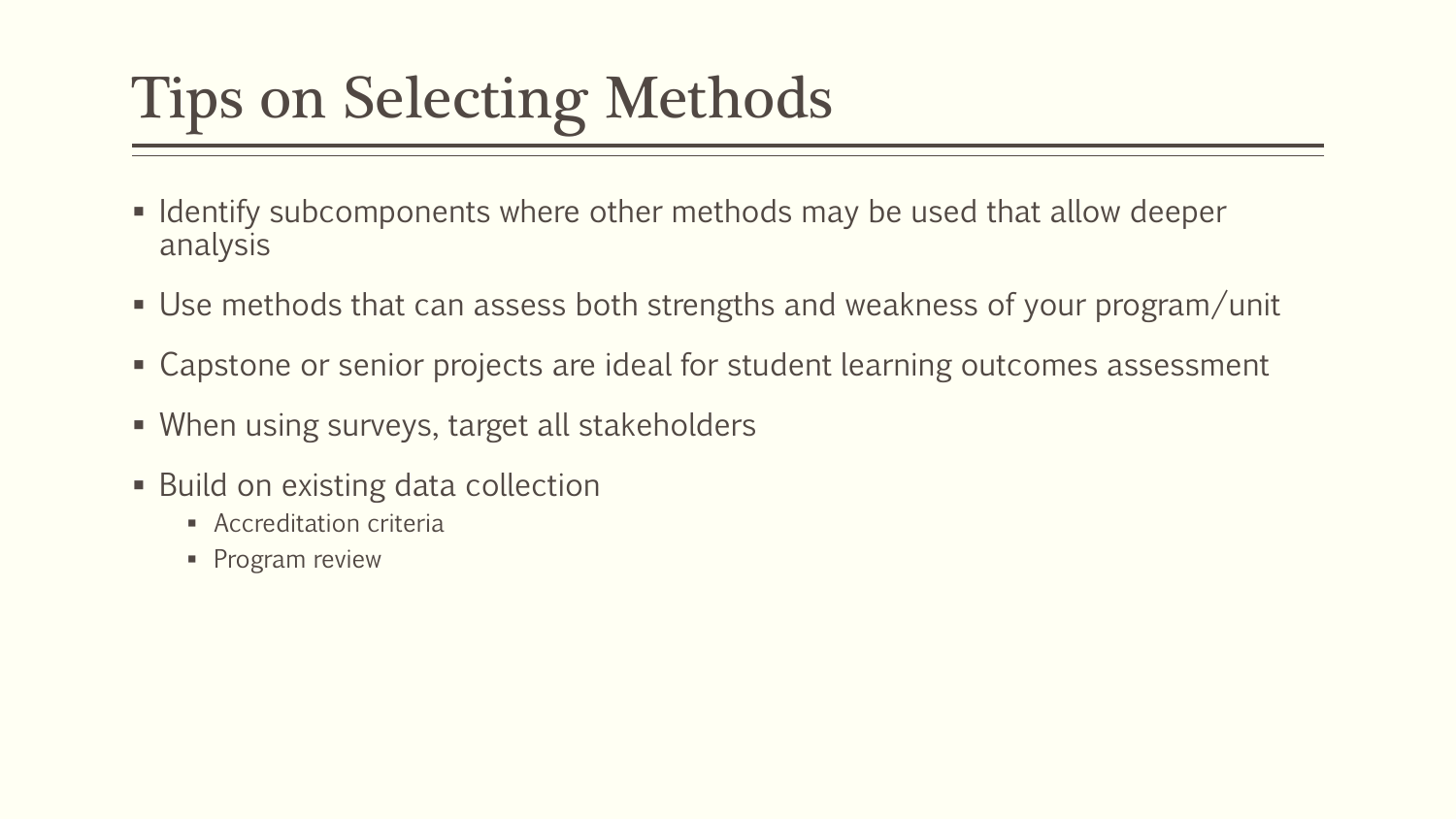# Challenges and Pitfalls

- $\blacksquare$  one size does not fit all  $\smile$  some methods work well for one program/office but not others
- $\blacksquare$  do not try to do the perfect assessment all at once  $\smile$  take a continuous improvement approach
- allow for ongoing feedback
- match the assessment method to the outcome and not vice-versa